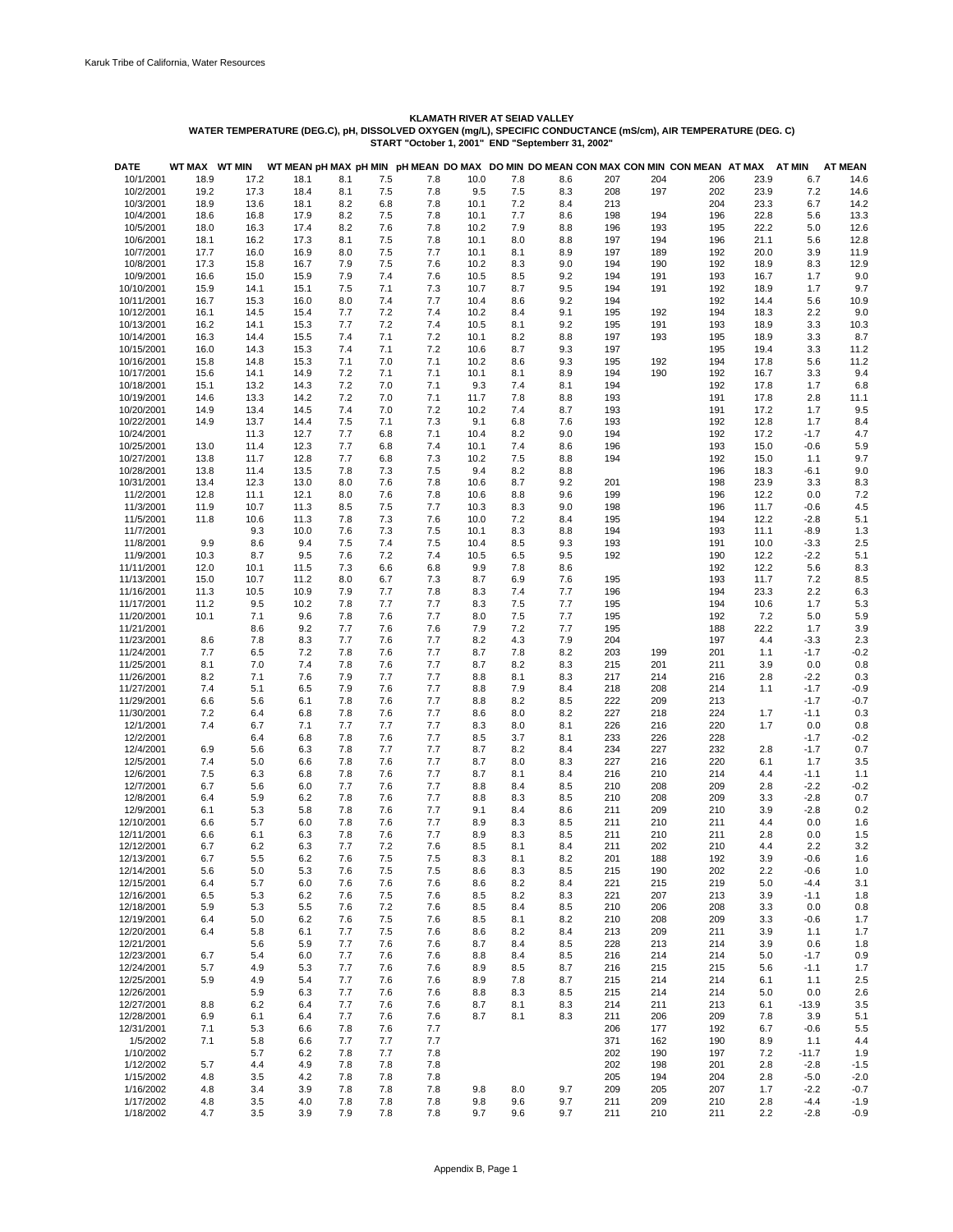| <b>DATE</b>            | WT MAX WT MIN |            |            |            |            |            |      |      |      |            |            | WT MEAN pH MAX pH MIN pH MEAN DO MAX DO MIN DO MEAN CON MAX CON MIN CON MEAN AT MAX |             | AT MIN           | <b>AT MEAN</b> |
|------------------------|---------------|------------|------------|------------|------------|------------|------|------|------|------------|------------|-------------------------------------------------------------------------------------|-------------|------------------|----------------|
| 1/19/2002              | 5.3           | 4.2        | 4.7        | 7.9        | 7.8        | 7.8        | 9.6  | 9.2  | 9.5  | 219        | 208        | 210                                                                                 | 3.9         | $-11.1$          | 1.0            |
| 1/22/2002              | 5.3           | 4.4        | 4.8        | 7.9        | 7.8        | 7.9        | 9.7  | 9.5  | 9.5  | 224        | 214        | 222                                                                                 | 3.3         | $-1.7$           | $-0.2$         |
| 1/24/2002              | 5.2           | 4.4        | 4.7        | 7.9        | 7.8        | 7.9        |      |      |      | 225        | 224        | 224                                                                                 | 3.3         | $-1.7$           | 0.9            |
| 1/25/2002              | 5.4           | 4.5        | 5.0        | 7.9        | 7.8        | 7.9        | 9.7  | 9.3  | 9.4  | 225        | 222        | 223                                                                                 | 3.3         | $-2.8$           | 0.0            |
| 1/27/2002              | 4.6           | 3.3        | 3.8        | 7.9        | 7.8        | 7.9        | 9.9  | 9.6  | 9.7  | 225        | 224        | 225                                                                                 | $-0.6$      | $-4.4$           | $-2.5$         |
| 1/28/2002              | 3.8           | 2.8        | 3.3        | 7.9        | 7.8        | 7.9        | 10.1 | 9.7  | 9.9  | 225        | 223        | 224                                                                                 | $-1.1$      | $-5.0$           | $-3.6$         |
| 1/29/2002              | 3.8           | 2.3        | 3.0        | 8.3        | 7.8        | 7.8        | 10.3 | 9.8  | 10.0 | 224        | 221        | 222                                                                                 | 1.1         | $-10.6$          | $-2.8$         |
| 2/1/2002               | 4.7           |            |            | 8.0        | 7.8        | 7.9        |      |      |      | 223        | 221        | 222                                                                                 |             | $-1.7$           |                |
| 2/6/2002               | 4.2           | 3.6<br>3.9 | 4.4        | 7.8        | 7.7        | 7.8        |      |      |      | 223        | 223        | 223                                                                                 | 7.8         | 0.0              | 0.9            |
| 2/8/2002               |               | 4.3        | 4.0<br>5.4 | 7.9        | 7.8        | 7.9        |      |      |      | 202        | 191        | 196                                                                                 | 6.1<br>16.7 | $-2.2$           | 2.0<br>1.1     |
| 2/10/2002              | 5.6           | 4.2        | 4.9        | 8.0        | 7.8        | 7.9        |      |      |      | 205        | 201        | 204                                                                                 | 11.7        | $-1.7$           | 1.1            |
|                        |               |            |            |            |            |            |      |      |      |            |            |                                                                                     |             |                  |                |
| 2/12/2002              | 6.1           | 4.7        | 5.5        | 8.1        | 7.8        | 7.9        |      |      |      | 206        | 204        | 205                                                                                 | 10.0        | 1.7              | 4.7            |
| 2/13/2002              |               | 5.1        | 6.1        | 8.1        | 7.8        | 8.0        |      |      |      | 206        | 204        | 205                                                                                 | 12.8        | $-2.2$           | 4.1            |
| 2/14/2002<br>2/15/2002 | 6.3<br>6.9    | 4.6        | 5.4        | 8.1        | 7.8<br>7.8 | 8.0<br>8.0 |      |      |      | 206<br>205 | 203<br>202 | 205<br>204                                                                          | 13.3        | $-2.2$<br>$-1.1$ | 3.5            |
| 2/16/2002              |               | 5.2        | 6.0        | 8.1<br>8.1 | 7.8        | 8.0        |      |      |      | 204        | 202        | 203                                                                                 | 12.8<br>8.3 | $-12.2$          | 6.0            |
|                        | 6.8<br>6.7    | 5.8        | 6.3        |            | 7.8        |            |      |      |      | 204        | 202        | 203                                                                                 |             |                  | 4.6<br>5.4     |
| 2/17/2002<br>2/18/2002 |               | 5.9        | 6.3        | 8.1<br>8.0 | 7.8        | 8.0<br>7.9 |      |      |      | 204        |            | 201                                                                                 | 9.4         | 2.8<br>3.9       |                |
|                        |               | 6.2        | 6.6        |            | 7.8        |            |      |      |      |            | 196        |                                                                                     | 5.0         |                  | 4.6            |
| 2/19/2002              | 7.3           | 6.2        | 6.6        | 8.0        |            | 7.9        |      |      |      | 196        | 181        | 187                                                                                 | 11.1        | 4.4              | 7.6            |
| 2/20/2002              | 7.8           | 7.2        | 7.4        | 7.9        | 7.8<br>7.8 | 7.8        |      |      |      | 181        | 176        | 178                                                                                 | 12.8        | 6.1              | 8.5            |
| 2/21/2002              | 7.9           | 7.2        | 7.5        | 8.0        |            | 7.9        |      |      |      | 181        | 178        | 180                                                                                 | 12.2        | 4.4              | 7.7            |
| 2/22/2002              | 7.7           | 7.2        | 7.5        | 8.0        | 7.8        | 7.9        |      |      |      | 178        | 176        | 177                                                                                 | 7.8         | 3.3              | 5.5            |
| 2/23/2002              | 7.3           | 6.6        | 6.9        | 7.9        | 7.8        | 7.8        |      |      |      | 180        | 177        | 179                                                                                 | 8.9         | $-1.7$           | 4.3            |
| 2/24/2002              | 6.7           | 6.1        | 6.4        | 8.0        | 7.8        | 7.9        |      |      |      | 183        | 178        | 181                                                                                 | 11.7        | $-2.2$           | 4.1            |
| 2/25/2002              | 7.1           | 6.2        | 6.6        | 8.0        | 7.8        | 7.9        |      |      |      | 185        | 183        | 184                                                                                 | 11.7        | $-1.1$           | 4.2            |
| 2/26/2002              | 7.1           | 6.4        | 6.8        | 8.0        | 7.8        | 7.9        |      |      |      | 184        | 183        | 184                                                                                 | 13.3        | $-1.7$           | 4.6            |
| 2/27/2002              | 6.9           | 6.4        | 6.7        | 8.2        | 7.8        | 7.9        |      |      |      | 184        | 182        | 183                                                                                 | 10.6        | $-1.7$           | 4.5            |
| 2/28/2002              | 6.7           | 5.9        | 6.3        | 8.0        | 7.9        | 7.9        |      |      |      | 185        | 183        | 184                                                                                 | 9.4         | $-3.3$           | 2.6            |
| 3/1/2002               | 6.6           | 5.8        | 6.2        | 8.0        | 7.9        | 7.9        |      |      |      | 187        | 185        | 186                                                                                 | 11.1        | $-3.9$           | 4.0            |
| 3/2/2002               | 6.9           | 6.0        | 6.4        | 8.0        | 7.9        | 7.9        |      |      |      | 189        | 186        | 188                                                                                 | 11.7        | $-3.3$           | 3.5            |
| 3/3/2002               | 7.2           | 6.4        | 6.7        | 8.0        | 7.8        | 7.9        |      |      |      | 190        | 189        | 189                                                                                 | 11.7        | $-2.8$           | 3.9            |
| 3/4/2002               | 6.9           | 6.6        | 6.7        | 8.0        | 7.8        | 7.9        |      |      |      | 191        | 190        | 190                                                                                 | 6.1         | $-1.1$           | 4.0            |
| 3/5/2002               | 7.3           | 6.7        | 7.1        | 8.0        | 7.8        | 7.9        |      |      |      | 193        | 191        | 192                                                                                 | 10.0        | 3.3              | 5.4            |
| 3/6/2002               | 7.6           | 6.4        | 7.2        | 8.0        | 7.8        | 7.9        |      |      |      | 194        | 192        | 193                                                                                 | 3.3         | $-4.4$           | 0.6            |
| 3/7/2002               | 6.7           | 5.6        | 6.2        | 8.0        | 7.8        | 7.9        |      |      |      | 201        | 194        | 197                                                                                 | 4.4         | $-5.0$           | $-0.4$         |
| 3/8/2002               | 6.6           | 6.0        | 6.3        | 8.0        | 7.9        | 7.9        |      |      |      | 202        | 200        | 201                                                                                 | 6.1         | $-3.3$           | 0.4            |
| 3/9/2002               | 6.9           | 6.2        | 6.6        | 8.0        | 7.8        | 7.9        |      |      |      | 203        | 197        | 201                                                                                 | 6.1         | 0.0              | 3.9            |
| 3/10/2002              | 7.6           | 6.9        | 7.2        | 7.9        | 7.8        | 7.8        |      |      |      | 203        | 200        | 202                                                                                 | 11.1        | 4.4              | 7.1            |
| 3/11/2002              |               |            |            |            |            |            |      |      |      |            |            |                                                                                     | 6.7         | $-0.6$           | 3.0            |
| 3/12/2002              | 7.4           | 6.9        | 7.2        |            |            |            | 11.8 | 11.2 | 11.5 | 198        | 197        | 198                                                                                 | 3.9         | $-0.6$           | 0.8            |
| 3/13/2002              | 7.4           | 6.4        | 6.9        |            |            |            | 11.7 | 10.7 | 11.2 | 201        | 198        | 199                                                                                 | 6.1         | $-2.2$           | 1.5            |
| 3/14/2002              | 7.5           | 6.5        | 7.0        |            |            |            | 11.4 | 10.5 | 11.0 | 202        | 201        | 202                                                                                 | 6.1         | $-2.2$           | 1.3            |
| 3/15/2002              | 7.3           | 6.6        | 7.0        |            |            |            | 11.3 | 10.4 | 10.9 | 204        | 202        | 203                                                                                 | 4.4         | $-1.7$           | 1.0            |
| 3/16/2002              | 7.4           | 6.4        | 6.7        |            |            |            | 11.4 | 10.3 | 10.8 | 206        | 204        | 205                                                                                 | 2.8         | $-3.9$           | $-0.6$         |
| 3/17/2002              | 7.3           | 5.9        | 6.7        |            |            |            | 11.1 | 10.0 | 10.6 | 206        | 206        | 206                                                                                 | 8.3         | $-3.9$           | 2.7            |
| 3/18/2002              | 8.5           | 7.0        | 7.8        |            |            |            | 10.8 | 9.7  | 10.3 | 207        | 206        | 207                                                                                 | 11.7        | $-1.1$           | 4.8            |
| 3/19/2002              | 9.2           | 7.6        | 8.3        |            |            |            | 10.6 | 9.5  | 10.1 | 209        | 207        | 208                                                                                 | 13.9        | $-1.1$           | 5.9            |
| 3/20/2002              | 9.8           | 8.1        | 8.8        |            |            |            | 10.6 | 9.3  | 10.1 | 210        | 209        | 209                                                                                 | 17.2        | $-0.6$           | 6.9            |
| 3/21/2002              | 9.2           | 8.2        | 8.7        |            |            |            | 10.6 | 9.7  | 10.1 | 209        | 208        | 208                                                                                 | 10.6        | 1.1              | 5.7            |
| 3/23/2002              | 9.3           | 8.1        | 8.6        |            |            |            | 10.5 | 9.6  | 10.1 | 208        | 206        | 207                                                                                 | 9.4         | 2.2              | 5.6            |
| 3/24/2002              | 9.5           | 7.8        | 8.6        |            |            |            | 10.4 | 9.3  | 9.9  | 210        | 206        | 207                                                                                 | 10.6        | 0.0              | 4.7            |
| 3/25/2002              | 9.5           | 7.9        | 8.7        |            |            |            | 10.3 | 9.2  | 9.9  | 217        | 210        | 214                                                                                 | 12.8        | $-0.6$           | 5.2            |
| 3/26/2002              | 10.0          | 8.1        | 9.1        |            |            |            | 10.3 | 8.9  | 9.7  | 217        | 215        | 216                                                                                 | 14.4        | $-0.6$           | 5.9            |
| 3/27/2002              | 10.4          | 8.5        | 9.4        |            |            |            | 10.1 | 8.8  | 9.6  | 216        | 214        | 215                                                                                 | 15.0        | $-0.6$           | 6.9            |
| 3/28/2002              | 10.8          | 8.7        | 9.9        |            |            |            | 10.1 | 8.7  | 9.5  | 215        | 212        | 213                                                                                 | 17.8        | 0.6              | 8.7            |
| 3/29/2002              | 11.3          | 9.2        | 10.3       |            |            |            | 10.1 | 8.6  | 9.4  | 212        | 210        | 211                                                                                 | 18.9        | 0.6              | 8.8            |
| 3/30/2002              | 11.2          | 9.3        | 10.3       |            |            |            | 10.1 | 8.6  | 9.4  | 211        | 206        | 208                                                                                 | 20.0        | 0.0              | 8.6            |
| 3/31/2002              | 11.3          | 9.2        | 10.3       |            |            |            | 10.2 | 8.7  | 9.5  | 206        | 203        | 204                                                                                 | 20.0        | $-0.6$           | 9.4            |
| 4/1/2002               | 11.7          | 9.6        | 10.8       |            |            |            | 10.0 | 8.6  | 9.4  | 204        | 202        | 203                                                                                 | 22.2        | 1.1              | 12.0           |
| 4/2/2002               | 11.1          | 10.4       | 10.7       |            |            |            | 9.9  | 9.5  | 9.8  | 202        | 200        | 201                                                                                 | 23.3        | 4.4              | 13.3           |
| 4/3/2002               | 12.9          | 11.3       | 12.3       |            |            |            |      |      |      | 193        | 177        | 180                                                                                 | 23.9        | 4.4              | 13.6           |
| 4/4/2002               | 13.1          | 11.0       | 12.0       |            |            |            |      |      |      | 177        | 170        | 173                                                                                 | 22.8        | 4.4              | 13.7           |
| 4/5/2002               | 12.2          | 11.1       | 11.6       |            |            |            |      |      |      | 170        | 161        | 165                                                                                 | 15.6        | 6.1              | 10.8           |
| 4/6/2002               | 12.4          | 10.6       | 11.3       |            |            |            |      |      |      | 165        | 161        | 162                                                                                 | 16.7        | 2.2              | 9.8            |
| 4/7/2002               | 12.3          | 10.3       | 11.3       |            |            |            |      |      |      | 165        | 163        | 164                                                                                 | 17.8        | 2.2              | 10.0           |
| 4/8/2002               | 12.3          | 10.6       | 11.5       |            |            |            |      |      |      | 168        | 165        | 167                                                                                 | 20.0        | 2.2              | 11.4           |
| 4/9/2002               | 12.1          | 10.3       | 11.0       |            |            |            |      |      |      | 169        | 157        | 163                                                                                 | 15.0        | 6.7              | 9.3            |
| 4/10/2002              | 12.3          | 8.4        | 11.3       |            |            |            |      |      |      | 157        | 152        | 155                                                                                 | 16.1        | 7.8              | 11.3           |
| 4/11/2002              |               | 10.9       | 12.3       |            |            |            |      |      |      |            | 151        | 155                                                                                 | 15.6        | $-13.9$          | 10.5           |
| 4/13/2002              | 12.8          | 10.8       | 12.2       |            |            |            |      |      |      | 154        | 124        | 142                                                                                 | 14.4        | 1.7              | 9.2            |
| 4/15/2002              | 10.8          | 8.7        | 9.6        |            |            |            |      |      |      | 138        | 123        | 128                                                                                 | 9.4         | 1.7              | 5.1            |
| 4/16/2002              | 9.4           | 8.6        | 9.0        |            |            |            |      |      |      | 159        | 138        | 150                                                                                 | 7.2         | $-0.6$           | 2.6            |
| 4/18/2002              | 11.2          | 8.7        | 9.7        |            |            |            |      |      |      | 171        | 132        | 166                                                                                 | 12.8        | $-1.7$           | 6.5            |
| 4/19/2002              | 12.2          | 9.9        | 10.9       |            |            |            |      |      |      | 173        | 171        | 173                                                                                 | 33.9        | $-0.6$           | 6.8            |
| 4/20/2002              | 13.1          | 10.6       | 11.5       |            |            |            |      |      |      | 178        | 174        | 176                                                                                 | 19.4        | 0.0              | 8.5            |
| 4/21/2002              | 13.9          | 11.4       | 12.6       |            |            |            | 11.3 | 9.7  | 10.7 | 180        | 177        | 178                                                                                 | 21.1        | 2.2              | 10.0           |
| 4/23/2002              | 14.5          | 12.1       | 13.3       |            |            |            |      |      |      | 180        | 178        | 179                                                                                 | 22.2        | 2.2              | 11.3           |
| 4/24/2002              | 13.1          | 11.9       | 12.3       | 8.4        | 7.9        | 8.2        | 10.7 | 9.6  | 10.1 | 179        | 178        | 179                                                                                 | 23.3        | 4.4              | 13.7           |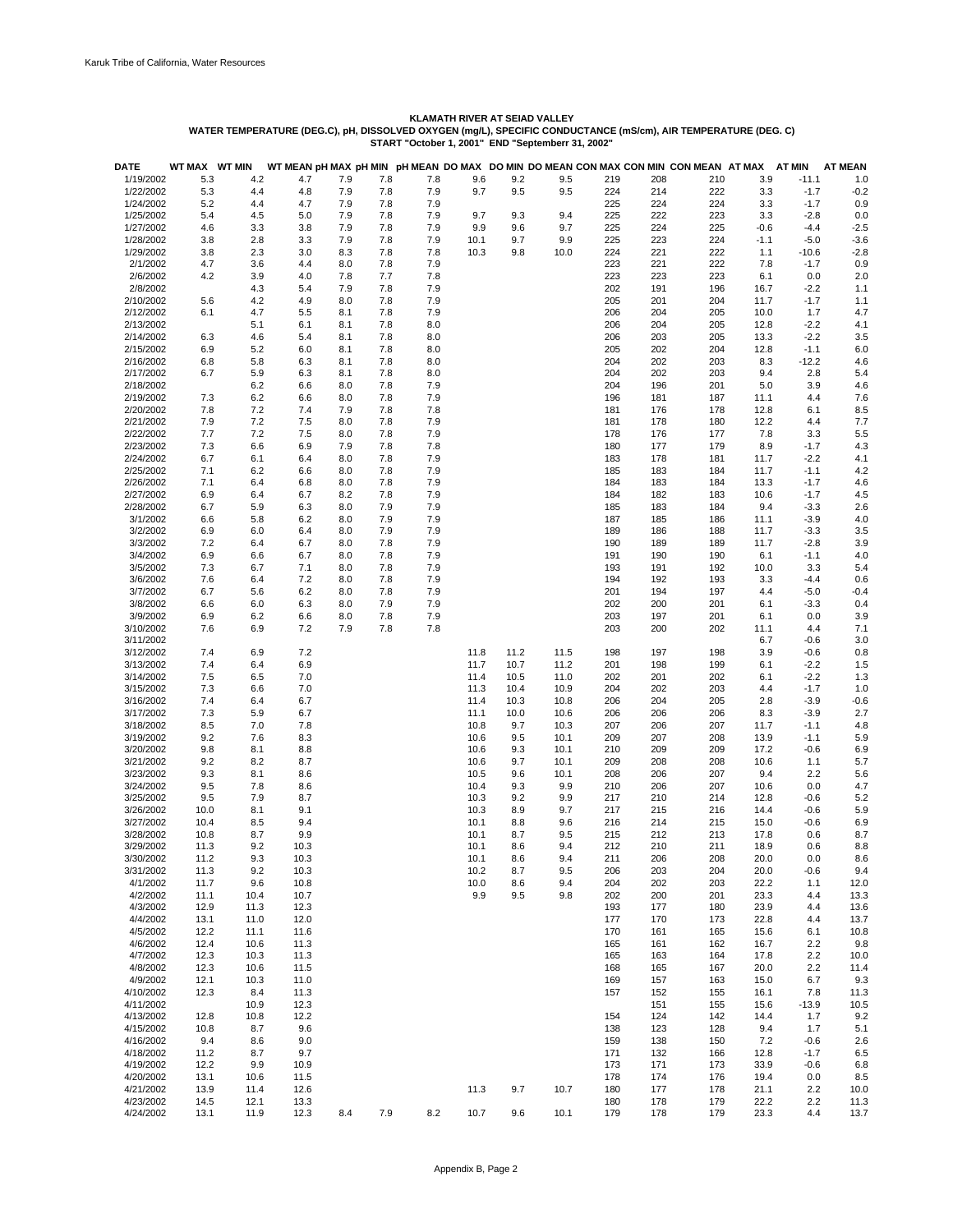| <b>DATE</b>            | WT MAX       | <b>WT MIN</b> |              |            |            |            |              |             |              |            |            | WT MEAN pH MAX pH MIN pH MEAN DO MAX DO MIN DO MEAN CON MAX CON MIN CON MEAN AT MAX |              | <b>AT MIN</b> | <b>AT MEAN</b> |
|------------------------|--------------|---------------|--------------|------------|------------|------------|--------------|-------------|--------------|------------|------------|-------------------------------------------------------------------------------------|--------------|---------------|----------------|
| 4/25/2002              | 14.9         | 12.5          | 13.6         | 8.4        | 7.8        | 8.1        |              |             |              | 175        | 170        | 173                                                                                 | 15.0         | 3.3           | 9.7            |
| 4/26/2002              | 12.9         | 11.3          | 11.9         | 8.3        | 7.8        | 8.1        |              |             |              | 174        | 168        | 172                                                                                 | 14.4         | 2.2           | 8.2            |
| 4/28/2002<br>4/29/2002 | 13.1         | 10.9          | 12.3         | 8.4        | 7.8        | 8.1        |              |             |              | 189        | 173        | 177                                                                                 | 16.7         | 2.2           | 8.8            |
| 4/30/2002              | 12.7         | 9.9<br>9.6    | 10.8<br>11.2 | 8.1<br>8.2 | 7.7<br>7.7 | 7.9<br>8.0 |              |             |              | 179<br>224 | 172<br>179 | 176<br>210                                                                          | 6.7<br>17.8  | 0.6<br>4.4    | 4.4<br>9.4     |
| 5/2/2002               | 14.7         | 12.1          | 13.3         | 8.3        | 7.8        | 8.0        |              |             |              | 220        | 209        | 216                                                                                 | 20.0         | 1.7           | 7.4            |
| 5/4/2002               | 14.9         | 9.3           | 13.7         | 8.3        | 7.7        | 8.1        |              |             |              | 209        | 193        | 200                                                                                 | 22.2         | $-10.6$       | 12.6           |
| 5/5/2002               | 15.0         | 12.3          | 13.6         | 8.3        | 7.7        | 7.9        |              |             |              | 193        | 179        | 188                                                                                 | 13.3         | 1.1           | 6.6            |
| 5/7/2002               | 14.3         | 11.5          | 13.1         | 8.3        | 7.7        | 8.0        |              |             |              | 180        | 178        | 179                                                                                 | 18.3         | $-1.1$        | 7.6            |
| 5/8/2002               |              |               |              |            |            |            | 8.5          | 7.8         | 8.1          | 177        | 172        | 175                                                                                 | 16.1         | 2.8           | 9.5            |
| 5/10/2002              |              |               |              |            |            |            | 8.4          | 7.8         | 8.2          | 177        | 174        | 176                                                                                 | 18.3         | 2.2           | 9.0            |
| 5/11/2002              |              |               |              |            |            |            | 8.5          | 7.7         | 8.1          | 177        | 175        | 175                                                                                 | 23.9         | $-7.8$        | 13.8           |
| 5/12/2002              |              |               |              |            |            |            | 8.4          | 7.7         | 8.0          | 180        | 173        | 177                                                                                 | 24.4         | 8.9           | 15.5           |
| 5/13/2002              |              |               |              |            |            |            | 8.4          | 7.7         | 8.0          | 179        | 175        | 176                                                                                 | 20.6         | 3.3           | 11.4           |
| 5/14/2002              |              |               |              |            |            |            | 8.4          | 7.7         | 8.0          | 177        | 173        | 175                                                                                 | 21.1         | 2.2           | 12.9           |
| 5/15/2002              |              |               |              | 8.3<br>8.4 | 7.7<br>7.7 | 8.1        | 10.5         | 10.1<br>9.2 | 10.4<br>9.8  | 174        | 174<br>150 | 174<br>154                                                                          | 23.3<br>23.3 | 2.8           | 12.5<br>15.4   |
| 5/16/2002<br>5/17/2002 |              |               |              | 8.4        | 7.7        | 8.0<br>8.0 | 10.6<br>10.7 | 9.0         | 9.7          | 156<br>156 | 154        | 155                                                                                 | 22.8         | 7.8<br>8.9    | 14.6           |
| 5/18/2002              |              |               |              | 8.3        | 7.7        | 8.0        | 10.7         | 9.4         | 10.0         | 155        | 152        | 153                                                                                 | 17.2         | 7.2           | 10.9           |
| 5/19/2002              |              |               |              | 8.2        | 7.7        | 7.9        | 11.2         | 9.9         | 10.5         | 154        | 152        | 153                                                                                 | 10.6         | 3.9           | 7.1            |
| 5/20/2002              |              |               |              | 8.3        | 7.7        | 7.9        | 11.5         | 10.3        | 10.8         | 156        | 152        | 154                                                                                 | 11.7         | 4.4           | 7.2            |
| 5/21/2002              |              |               |              | 8.3        | 7.5        | 8.0        | 11.8         | 10.1        | 10.9         | 166        | 156        | 162                                                                                 | 16.1         | 2.2           | 8.4            |
| 5/22/2002              |              |               |              |            |            |            | 10.9         | 9.1         | 9.3          | 177        | 166        | 170                                                                                 | 21.1         | 1.1           | 10.4           |
| 5/23/2002              |              |               |              |            |            |            | 10.9         | 9.0         | 10.1         | 183        | 175        | 180                                                                                 | 25.0         | 3.9           | 13.7           |
| 5/24/2002              |              |               |              |            |            |            | 11.0         | 8.9         | 10.1         | 184        | 181        | 183                                                                                 | 25.0         | 7.8           | 16.0           |
| 5/25/2002              |              |               |              |            |            |            | 10.8         | 8.8         | 10.0         | 188        | 182        | 185                                                                                 | 23.9         | 9.4           | 16.9           |
| 5/26/2002              |              |               |              |            |            |            | 10.8         | 8.9         | 10.0         | 187        | 180        | 184                                                                                 | 18.9         | 9.4           | 14.0           |
| 5/27/2002              |              |               |              |            |            |            | 10.7         | 8.8         | 9.9          | 184        | 179        | 182                                                                                 | 22.2         | 11.7          | 15.0           |
| 5/28/2002<br>5/29/2002 |              |               |              | 8.3        | 7.4        | 8.1        | 10.4<br>11.4 | 9.0<br>10.0 | 10.0<br>11.2 | 188<br>150 | 183<br>144 | 186<br>145                                                                          | 25.0<br>26.7 | 13.9<br>9.4   | 17.8<br>17.1   |
| 5/30/2002              |              |               |              | 8.4        | 7.6        | 8.0        | 10.8         | 8.5         | 9.4          | 150        | 144        | 147                                                                                 | 27.8         | 7.2           | 17.0           |
| 5/31/2002              |              |               |              | 8.4        | 7.7        | 8.0        |              |             |              | 154        | 150        | 153                                                                                 | 22.2         | 10.6          | 17.2           |
| 6/1/2002               |              |               |              | 8.4        | 7.7        | 8.0        |              |             |              | 156        | 153        | 155                                                                                 | 21.7         | 6.1           | 14.6           |
| 6/2/2002               |              |               |              | 8.3        | 7.7        | 8.0        |              |             |              | 159        | 154        | 158                                                                                 | 24.4         | 5.6           | 14.8           |
| 6/3/2002               |              |               |              | 8.3        | 7.7        | 7.9        |              |             |              | 164        | 159        | 163                                                                                 | 26.1         | 7.8           | 17.2           |
| 6/4/2002               |              |               |              | 8.3        | 7.2        | 8.2        | 9.5          | 8.8         | 9.1          | 165        | 164        | 164                                                                                 | 26.7         | 10.6          | 18.8           |
| 6/5/2002               |              |               |              | 8.5        | 8.1        | 8.3        | 9.1          | 8.8         | 8.9          |            |            |                                                                                     | 23.9         | 8.3           | 16.8           |
| 6/6/2002               |              |               |              | 8.3        | 7.6        | 8.0        | 9.9          | 8.1         | 8.8          | 155        | 153        | 154                                                                                 | 19.4         | 6.1           | 13.8           |
| 6/7/2002               |              |               |              | 8.3        | 7.7        | 8.0        | 10.3         | 8.6         | 9.3          | 163        | 155        | 160                                                                                 | 15.0         | 3.9           | 10.0           |
| 6/8/2002               |              |               |              | 8.2        | 7.7        | 8.0        | 10.7         | 9.2         | 9.9          | 170        | 163        | 167                                                                                 | 18.3         | 6.7           | 12.2           |
| 6/9/2002<br>6/10/2002  |              |               |              | 8.2<br>8.3 | 7.7<br>7.7 | 8.0<br>8.0 | 10.5<br>10.2 | 9.0<br>8.5  | 9.6<br>9.2   | 174<br>178 | 170<br>173 | 173<br>176                                                                          | 23.9<br>27.2 | 4.4<br>7.8    | 14.6<br>17.6   |
| 6/11/2002              |              |               |              | 8.2        | 7.7        | 7.8        | 9.7          | 8.0         | 8.5          | 180        | 177        | 179                                                                                 | 28.9         | 8.9           | 19.4           |
| 6/12/2002              | 21.2         | 19.2          | 20.4         | 8.4        | 7.9        | 8.2        | 9.7          | 7.7         | 9.1          | 182        | 181        | 182                                                                                 | 28.3         | 9.4           | 18.1           |
| 6/13/2002              | 21.2         | 18.2          | 19.9         | 8.4        | 7.7        | 8.1        | 9.6          | 7.7         | 8.6          | 182        | 179        | 181                                                                                 | 27.2         | 8.3           | 18.1           |
| 6/14/2002              | 21.2         | 18.4          | 19.9         | 8.4        | 7.7        | 8.1        | 9.6          | 7.8         | 8.6          | 180        | 177        | 179                                                                                 | 27.8         | 8.9           | 17.9           |
| 6/15/2002              | 20.7         | 18.2          | 19.7         | 8.4        | 7.7        | 8.1        | 9.7          | 7.8         | 8.7          | 179        | 177        | 179                                                                                 | 25.0         | 6.7           | 16.1           |
| 6/16/2002              | 20.2         | 17.6          | 18.1         | 8.2        | 7.7        | 8.0        | 9.8          | 8.2         | 9.0          | 181        | 178        | 180                                                                                 | 16.7         | 11.1          | 14.5           |
| 6/18/2002              | 20.1         | 16.8          | 18.5         | 8.4        | 7.7        | 8.1        | 10.0         |             | 9.0          | 181        | 179        | 180                                                                                 | 22.2         | 6.1           | 15.3           |
| 6/19/2002              | 20.8         | 17.6          | 19.3         | 8.4        | 7.8        | 8.1        | 10.0         | 8.1         | 9.0          | 183        | 179        | 180                                                                                 | 25.6         | 6.7           | 16.5           |
| 6/20/2002              | 20.2         | 18.1          | 18.8         | 8.3        | 7.8        | 8.0        | 10.0         | 8.2         | 9.2          | 186        | 183        | 185                                                                                 | 27.2         | 7.2           | 18.7           |
| 6/21/2002              |              |               |              |            |            |            |              |             |              |            |            |                                                                                     | 28.3<br>27.2 | 10.6          | 18.1           |
| 6/22/2002<br>6/23/2002 | 22.9         | 21.8          | 22.4         | 8.4        | 7.7        | 8.2        |              |             |              | 195        | 190        | 192                                                                                 | 28.9         | 8.9<br>10.6   | 19.1<br>20.7   |
| 6/24/2002              | 23.9         | 20.9          | 22.9         | 8.5        | 7.8        | 8.2        |              |             |              | 199        | 167        | 197                                                                                 | 35.0         | 12.8          | 25.4           |
| 6/26/2002              | 23.9         | 22.2          | 23.1         | 8.4        | 7.6        | 8.2        | 9.9          | 6.0         | 8.5          | 201        | 195        | 197                                                                                 | 27.8         | 13.9          | 22.5           |
| 6/28/2002              | 23.1         | 20.9          | 22.0         | 8.4        | 7.9        | 8.2        | 10.3         |             | 8.8          | 205        | 190        | 202                                                                                 | 25.0         | 17.2          | 20.2           |
| 6/29/2002              | 23.4         | 20.7          | 22.5         | 8.6        | 7.9        | 8.3        | 10.6         | 8.0         | 9.3          | 203        | 200        | 201                                                                                 | 27.2         | 9.4           | 19.7           |
| 6/30/2002              | 23.8         | 20.8          | 22.6         | 8.7        | 8.0        | 8.4        | 10.7         |             | 9.2          | 203        | 201        | 202                                                                                 | 28.9         | 11.1          | 20.7           |
| 7/1/2002               | 24.1         | 21.3          | 22.9         | 8.7        | 8.0        | 8.4        | 10.6         |             | 8.9          | 203        | 201        | 202                                                                                 | 32.2         | 10.6          | 20.5           |
| 7/3/2002               | 23.2         | 21.4          | 22.0         |            |            |            | 10.4         | 7.9         | 9.4          | 219        | 203        | 204                                                                                 | 26.1         | 8.3           | 20.2           |
| 7/4/2002               | 23.6         | 20.7          | 22.3         |            |            |            |              |             |              | 211        | 209        | 210                                                                                 | 28.9         | 9.4           | 19.3           |
| 7/5/2002               | 23.7         | 20.8          | 22.3         |            |            |            |              |             |              | 232        | 211        | 213                                                                                 | 28.9         | 9.4           | 19.7           |
| 7/6/2002               | 23.7         | 21.7          | 22.6         |            |            |            | 8.9          | 6.6         | 7.8          | 216        | 211        | 213                                                                                 | 24.4         | 12.8          | 18.8           |
| 7/7/2002<br>7/8/2002   | 23.5<br>24.3 | 20.3<br>20.9  | 21.8<br>22.5 |            |            |            | 8.9<br>8.7   | 6.5<br>6.5  | 7.8<br>7.7   | 218<br>217 | 214<br>216 | 216<br>216                                                                          | 27.2<br>35.0 | 7.8<br>10.0   | 17.9<br>22.3   |
| 7/9/2002               | 25.8         | 22.4          | 23.5         |            |            |            | 9.5          | 6.7         | 8.4          | 217        | 215        | 216                                                                                 | 36.7         | 12.8          | 23.8           |
| 7/10/2002              | 26.5         | 24.8          | 25.9         | 8.4        | 7.8        | 8.2        | 8.8          | 6.6         | 8.3          | 157        | 157        | 157                                                                                 | 37.2         | 15.0          | 24.4           |
| 7/11/2002              | 26.6         | 24.8          | 25.6         | 8.3        | 7.6        | 7.9        | 8.7          |             | 7.3          | 160        | 157        | 159                                                                                 | 31.7         | 15.6          | 22.5           |
| 7/13/2002              | 27.2         | 23.4          | 25.1         | 8.4        | 7.6        | 8.1        | 8.9          | 6.6         | 7.7          | 163        | 159        | 160                                                                                 | 33.3         | 13.3          | 25.0           |
| 7/14/2002              | 26.8         | 22.9          | 24.9         | 8.5        | 7.7        | 8.1        | 9.0          |             | 7.9          | 161        | 158        | 160                                                                                 | 31.1         | 13.9          | 23.7           |
| 7/15/2002              | 26.7         | 23.3          | 25.4         | 8.5        | 7.8        | 8.2        | 9.1          | 6.7         | 8.0          | 164        | 160        | 162                                                                                 | 30.6         | 13.3          | 22.2           |
| 7/16/2002              | 26.4         | 22.3          | 23.9         | 8.4        | 7.8        | 8.0        | 9.2          | 6.9         | 7.6          | 164        | 160        | 162                                                                                 | 30.0         | 12.8          | 21.4           |
| 7/17/2002              | 26.0         | 23.7          | 25.4         | 8.7        | 8.0        | 8.4        | 9.1          | 6.8         | 7.9          | 221        | 218        | 220                                                                                 | 30.6         | 12.2          | 21.0           |
| 7/19/2002              | 26.1         | 22.5          | 24.4         | 8.7        | 8.0        | 8.4        | 8.9          | 6.7         | 7.6          | 221        | 216        | 218                                                                                 | 30.0         | 11.7          | 21.2           |
| 7/20/2002              | 26.3         | 22.6          | 24.7         | 8.7        | 8.0        | 8.4        | 9.0          | 6.6         | 7.6          | 220        | 215        | 218                                                                                 | 33.3         | 14.4          | 24.0           |
| 7/21/2002              | 27.1<br>25.9 | 23.6<br>22.6  | 25.4         | 8.7        | 7.9        | 8.3        | 8.9          | 6.5         | 7.5          | 222<br>222 | 216        | 219                                                                                 | 35.0         | 17.8          | 24.6           |
| 7/22/2002              |              |               | 24.2         | 8.6        | 7.9        | 8.3        |              |             |              |            | 216        | 219                                                                                 | 29.4         | 13.3          | 21.0           |